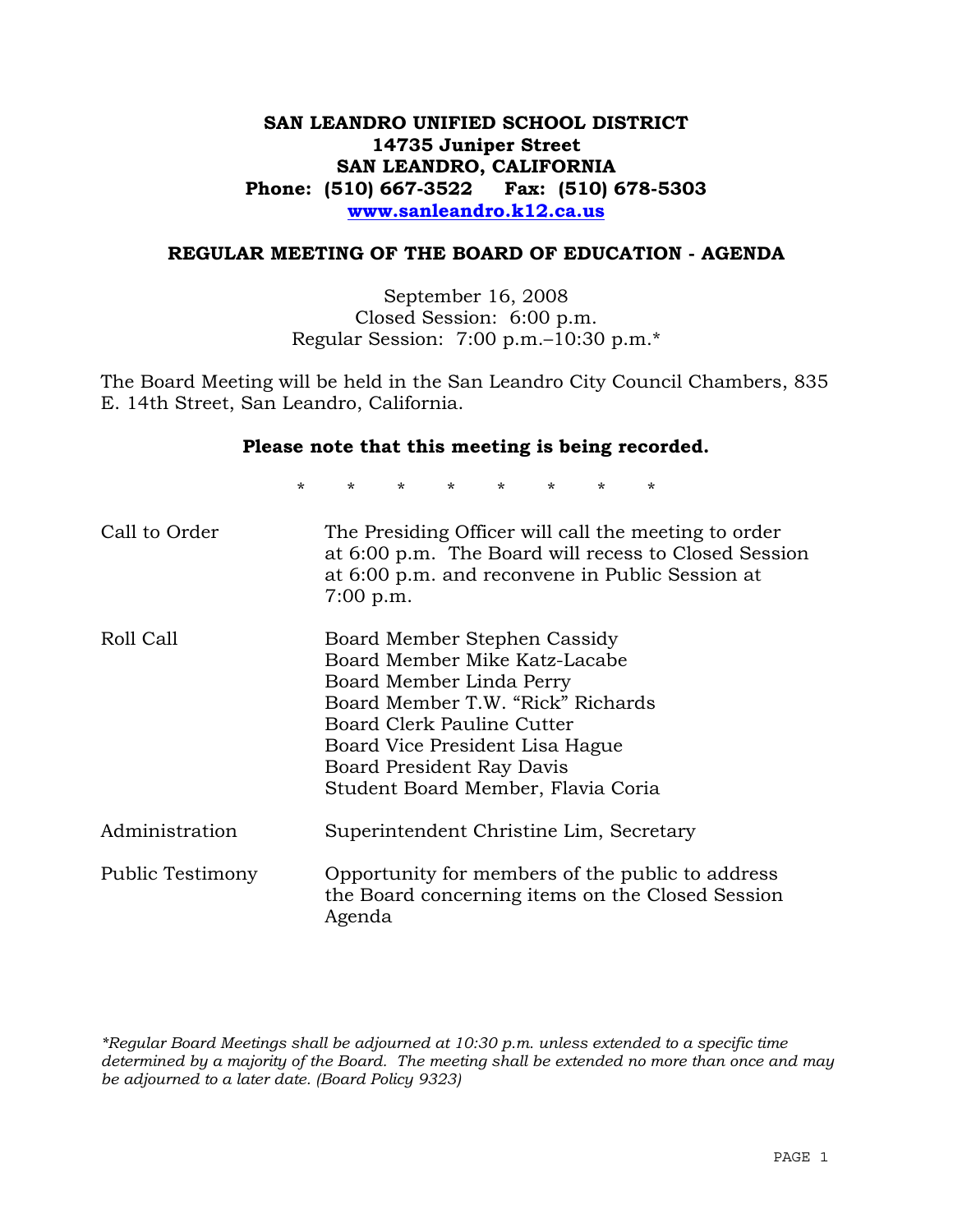Prior to the Public Session, the Board will meet in Closed Session pursuant to Government Code Sections 54957.6 and 54956.8.

- a) Conference with Labor Negotiator
- b) Conference with Real Property Negotiator Property(ies)

| Report Closed<br><b>Session Action</b> | Motion __________ Second __________ Vote ________                                                                                                                                                                                                                                                                                                                                                                                                                                                                                                        |                                                                                           |                                                     |
|----------------------------------------|----------------------------------------------------------------------------------------------------------------------------------------------------------------------------------------------------------------------------------------------------------------------------------------------------------------------------------------------------------------------------------------------------------------------------------------------------------------------------------------------------------------------------------------------------------|-------------------------------------------------------------------------------------------|-----------------------------------------------------|
| Pledge of Allegiance                   |                                                                                                                                                                                                                                                                                                                                                                                                                                                                                                                                                          |                                                                                           |                                                     |
| Approve Agenda                         | 2008<br>Motion __________ Second __________ Vote ________                                                                                                                                                                                                                                                                                                                                                                                                                                                                                                |                                                                                           | Approve the Regular Meeting Agenda of September 16, |
| Legal Statement                        | Members of the audience who wish to address the<br>Board are asked to complete the yellow card available at<br>the entrance and submit it to the Board's Administrative<br>Assistant. Speakers who have completed the card will be<br>called when the item is reached on the agenda or, for<br>non-agenda items, during the Public Testimony. Cards<br>are to be turned in before the item is reached on the<br>agenda. Please note that this meeting is being recorded.                                                                                 |                                                                                           |                                                     |
|                                        | State law prohibits the Board of Education from taking<br>any action on or discussing items that are not on the<br>posted agenda except to A) briefly respond to statements<br>made or questions posed by the public in attendance; B)<br>ask questions for clarification; C) provide a reference to a<br>staff member or other resource for factual information in<br>response to the inquiry; or D) ask a staff member to<br>report back on the matter at the next meeting and/or put<br>it on a future agenda. (Government Code Section<br>54954.2(a) |                                                                                           |                                                     |
| $7:00 p.m. - 7:05 p.m.$                | <b>REPORTS</b><br>District Representative                                                                                                                                                                                                                                                                                                                                                                                                                                                                                                                | Parks & Recreation Commission Report: Juan<br>Manuel Martinez, San Leandro Unified School |                                                     |

**PRESENTATIONS**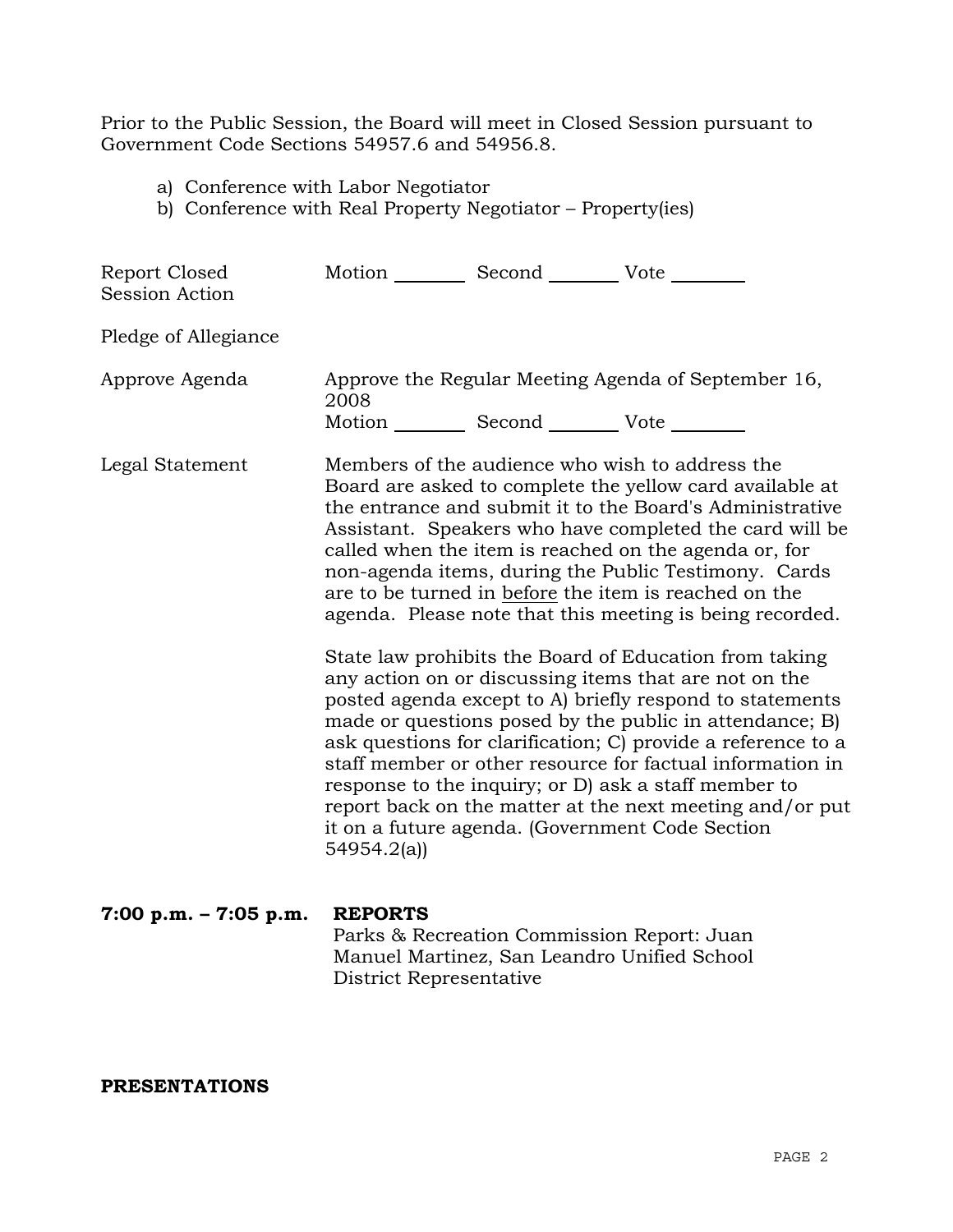- **7:05 p.m. 7:10 p.m.** \* A Certificate of Commendation will be presented to 16-year-old San Leandro High School student Mario Sanchez for his heroism and bravery for saving his neighbor from her burning apartment on July 29, 2008.
- **7:10 p.m. 7:25 p.m.** \* Certificates of Commendation will be presented to the following Custodial Staff and Groundskeeper at San Leandro High School and Garfield Elementary School, recognizing them for their tremendous effort in preparing our school sites for the beginning of the 2008-2009 school year.

# Garfield Elementary

# **CUSTODIANS**

- Arthur Ramirez
- Alberto Lara

# San Leandro High School

- Lucy Rynearson Ed Weatherton
- Antonio Castellano
- Kem Dyson
- Manuel Furtado
- Ray Jackson
- Elvio Martins
- Ilce Ramirez
- Fabiola Rivera
- Ruth Pea
- Mark Wooden

- **7:25 p.m. 7:55 p.m.** \* Daniel Chaja, Assistant Director of Assessment and Program Evaluation, will present information related to the Accountability Progress Report (APR) recently released by the California State Department of Education. The APR contains the state's Academic Performance Index (API), the federal Adequate Yearly Program (AYP) and Program Improvement (PI). The data will contain District level, site specific and subgroup specific results. This presentation reflects Part II of a multi-part presentation.
- **7:55 p.m. 8:25 p.m.** \* Assistant Superintendent for Business Services, Song Chin-Bendib, will present the 2007-2008

### **CUSTODIANS GROUNDSKEEPER**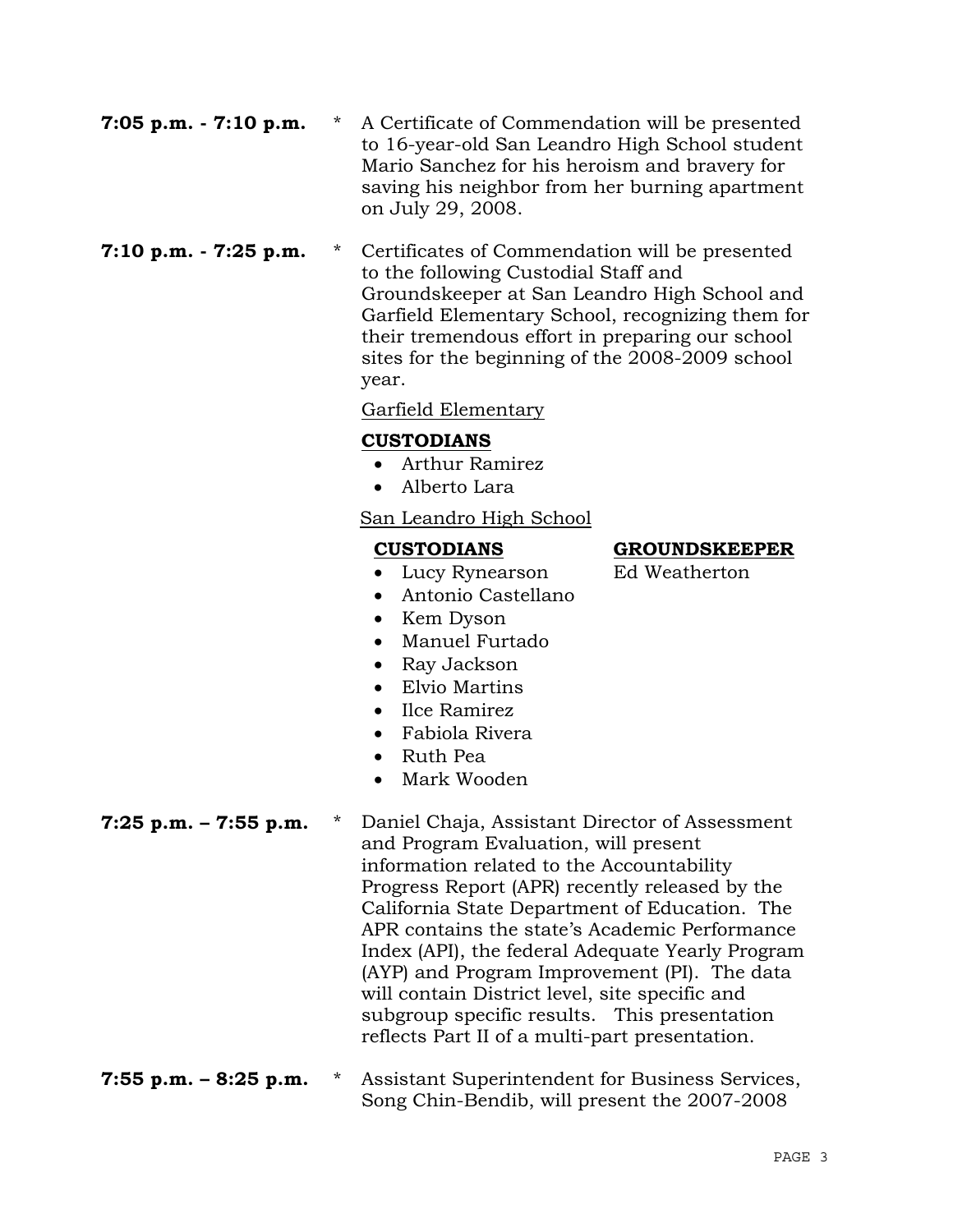# Unaudited Actuals.

# **8:25 p.m. – 8:30 p.m. ACTION ITEM**

Business Operations

| $4.1 - A$                      | <b>Staff Recommendation:</b> |        |                                           |
|--------------------------------|------------------------------|--------|-------------------------------------------|
| 2007/2008 Unaudited<br>Actuals | Actuals.                     |        | Approve the 2007/2008 Financial Unaudited |
|                                | Motion                       | Second | Vote                                      |

### **8:30 p.m. - 8:35 p.m. PUBLIC TESTIMONY ON NON-AGENDA ITEMS**

**8:35 p.m.– 9:15 p.m. - REPORTS**

 Correspondence Student Board Member Report Superintendent's Report Board Committee Reports

- Communication
- Facilities/Technology
- Finance

Board Representatives' Reports

- Eden Area Regional Occupational Program
- Facility Naming Ad Hoc Committee

# **9:15 p.m. – 9:20 p.m. CONSENT ITEMS**

These items are considered routine and may be enacted by a single motion. At the request of any member of the Board, any item on the consent agenda shall be removed and given individual consideration for action as a regular agenda item.

# General Services

| $1.1-C$<br>Approval of Board<br>Minutes – September<br>5, 2008 | <b>Staff Recommendation:</b><br>Approve the minutes of the special board meeting<br>held on September 5, 2008.                   |  |  |
|----------------------------------------------------------------|----------------------------------------------------------------------------------------------------------------------------------|--|--|
|                                                                | Second<br>Motion<br>Vote                                                                                                         |  |  |
| $1.2-C$<br>Resolution #08-42<br>Proclaiming October 8,         | <b>Staff Recommendation:</b><br>Adopt Resolution #08-42 proclaiming October 8,<br>2008, as "International Walk to School Day" in |  |  |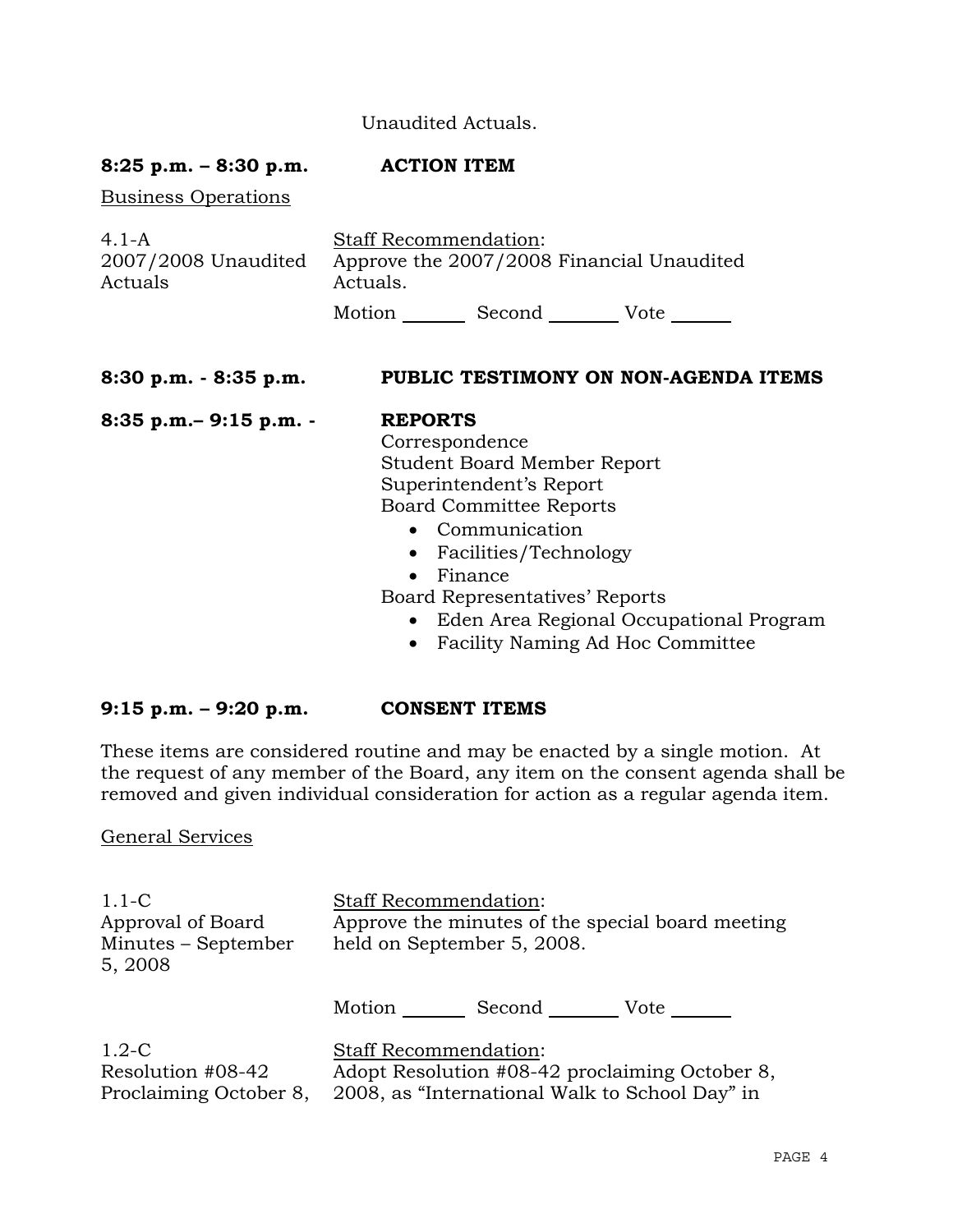| 2008, as "International<br>Walk to School Day"                                                                             | San Leandro, California and encourage everyone<br>to consider the safety and health of children this<br>month and throughout the year.                                                     |  |  |
|----------------------------------------------------------------------------------------------------------------------------|--------------------------------------------------------------------------------------------------------------------------------------------------------------------------------------------|--|--|
|                                                                                                                            | Motion _________ Second __________ Vote _______                                                                                                                                            |  |  |
| Human Resources                                                                                                            |                                                                                                                                                                                            |  |  |
| $2.1-C$<br>Acceptance of<br>Personnel Report                                                                               | Staff Recommendation:<br>Accept Personnel Report as submitted.<br>Motion _________ Second ___________ Vote _______                                                                         |  |  |
| <b>Educational Services</b>                                                                                                |                                                                                                                                                                                            |  |  |
| $3.1-C$<br>Acceptance of<br>Donations                                                                                      | Staff Recommendation:<br>Approve the acceptance of gifts to the District as<br>follows:                                                                                                    |  |  |
|                                                                                                                            | Muir Middle School<br>120 college ruled spiral notebooks to the $6th$<br>grade teachers from Jennifer Buonanno                                                                             |  |  |
|                                                                                                                            | <b>San Leandro High School</b><br>Epson Stylus Photo R 1800 Printer from<br>Michelle Duffey                                                                                                |  |  |
|                                                                                                                            | Motion _________ Second __________ Vote _______                                                                                                                                            |  |  |
| $3.2 - C$<br>Discarded Library<br>Books that are<br>Obsolete, Damaged, or<br>in Poor Condition at<br>McKinley, Washington, | <b>Staff Recommendation:</b><br>Approve request to discard library books that are<br>obsolete, damaged, or in poor condition at<br>McKinley, Washington, and Wilson Elementary<br>Schools. |  |  |
| and Wilson Elementary<br>Schools                                                                                           | Motion _________ Second __________ Vote _______                                                                                                                                            |  |  |
|                                                                                                                            |                                                                                                                                                                                            |  |  |

3.3-C Memorandum of Understanding between the San Leandro Unified School District and Girls

Staff Recommendation: Approve Memorandum of Understanding between the San Leandro Unified School District and Girls Incorporated of Alameda County.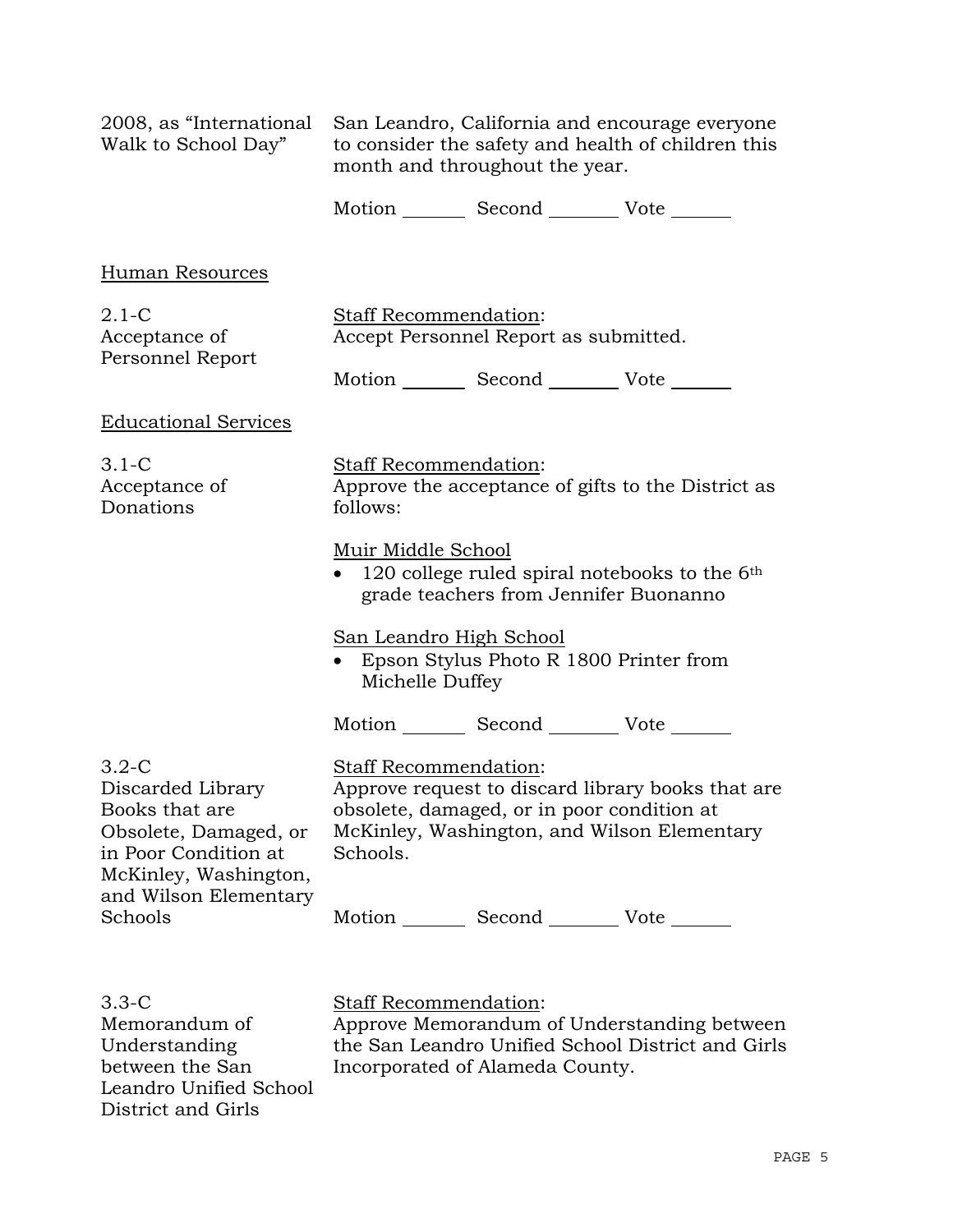| Incorporated of<br>Alameda County                                                                                                                                                           |                                                      | Motion _________ Second __________ Vote _______                                           |                                                                                                |
|---------------------------------------------------------------------------------------------------------------------------------------------------------------------------------------------|------------------------------------------------------|-------------------------------------------------------------------------------------------|------------------------------------------------------------------------------------------------|
| $3.4-C$<br>Memorandum of<br>Understanding<br>between the San<br>Leandro Unified School<br>District and Chabot<br>Community College –<br>Las Positas<br><b>Community College</b><br>District | Staff Recommendation:                                | the San Leandro Unified School District and<br>Chabot Community College – Las Positas     | Approve Memorandum of Understanding between<br>Community College District (CLPCCD/Chabot).     |
| (CLPCCD/Chabot)                                                                                                                                                                             |                                                      | Motion _________ Second __________ Vote _______                                           |                                                                                                |
| $3.5-C$<br><b>GEAR UP Counselor</b><br>Job Description and<br>Position                                                                                                                      | Staff Recommendation:<br>Schools.                    |                                                                                           | Approve the GEAR Up Counselor job description<br>and position at both Bancroft and Muir Middle |
|                                                                                                                                                                                             |                                                      | Motion _________ Second __________ Vote _______                                           |                                                                                                |
| $3.6-C$<br><b>GEAR UP Site</b><br>Coordinator Job<br>Description and<br>Position                                                                                                            | <b>Staff Recommendation:</b><br>Muir Middle Schools. | Approve the GEAR UP Site Coordinator job<br>description and position at both Bancroft and |                                                                                                |
|                                                                                                                                                                                             |                                                      | Motion _________ Second __________ Vote _______                                           |                                                                                                |
| <b>Business Operations</b>                                                                                                                                                                  |                                                      |                                                                                           |                                                                                                |
| $4.1 - C$<br>Ratification of Payroll                                                                                                                                                        | <b>Staff Recommendation:</b><br>\$2,723,457.64.      | Ratify August 2008 payroll in the amount of                                               |                                                                                                |
|                                                                                                                                                                                             |                                                      | Motion _________ Second __________ Vote _______                                           |                                                                                                |
| $4.2-C$<br>Approval of Bill<br>Warrants                                                                                                                                                     | Staff Recommendation:                                | the amount of \$5,126,625.29.                                                             | Approve Bill Warrants #88753307-88769784 in                                                    |
|                                                                                                                                                                                             |                                                      | Motion Second Vote                                                                        |                                                                                                |
| $4.3-C$<br>Resolution #08-40 to                                                                                                                                                             | Staff Recommendation:                                | Adopt Resolution #08-40 to declare certain                                                |                                                                                                |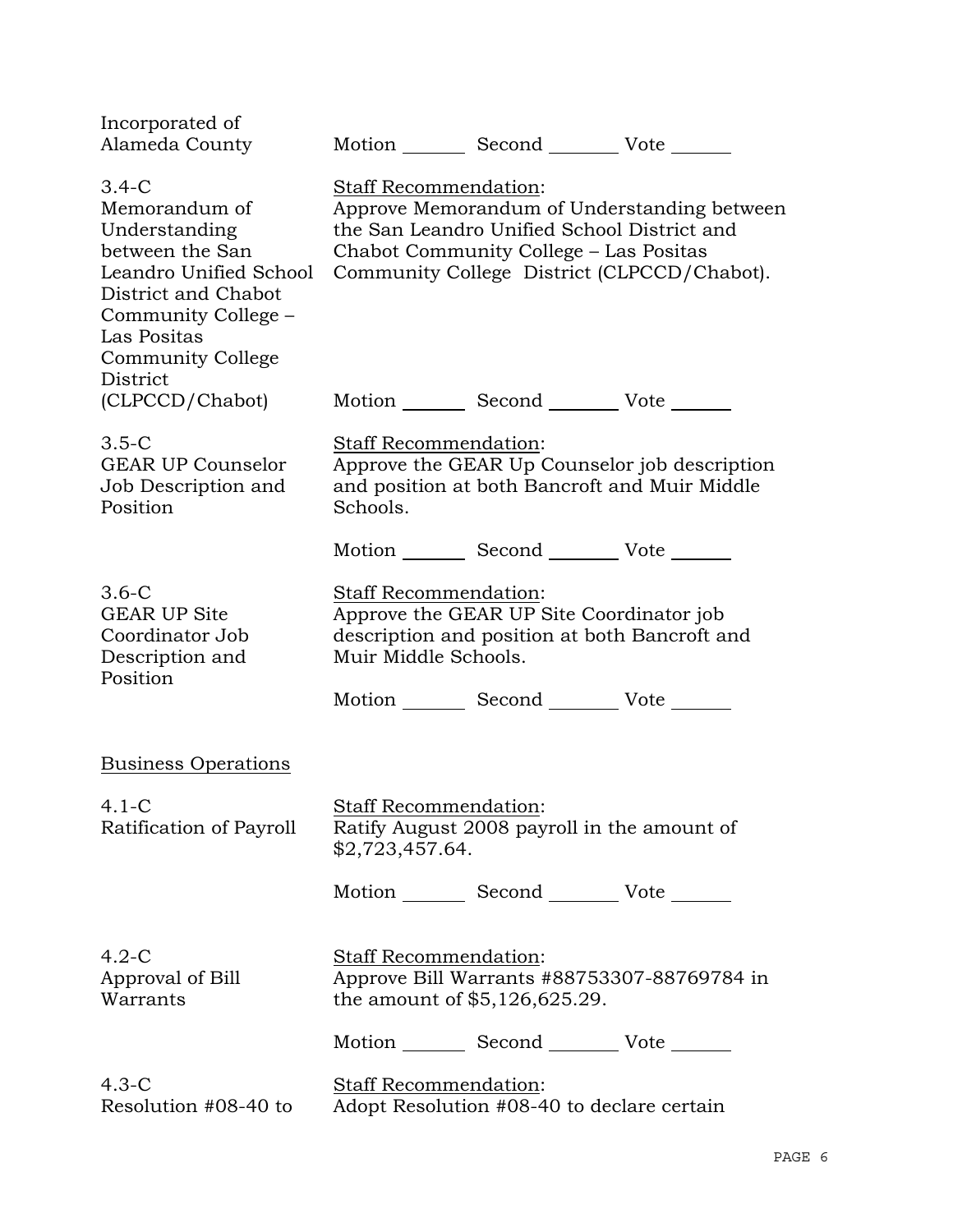| Declare Certain<br><b>Equipment Surplus</b>                                                                                                                             | equipment surplus and/or obsolete due to the age<br>and condition of the designated equipment. |                                                                                                                                                  |                                                                                                |  |
|-------------------------------------------------------------------------------------------------------------------------------------------------------------------------|------------------------------------------------------------------------------------------------|--------------------------------------------------------------------------------------------------------------------------------------------------|------------------------------------------------------------------------------------------------|--|
| and/or Obsolete.                                                                                                                                                        |                                                                                                | Motion _________ Second __________ Vote _______                                                                                                  |                                                                                                |  |
| $4.4-C$<br>Resolution #08-43,<br>2007/2008 Gann Limit                                                                                                                   | <b>Staff Recommendation:</b><br>Adopt Resolution #08-43, 2007/2008 Gann Limit.                 |                                                                                                                                                  |                                                                                                |  |
|                                                                                                                                                                         |                                                                                                | Motion _________ Second __________ Vote _______                                                                                                  |                                                                                                |  |
| <b>Facilities and Construction</b>                                                                                                                                      |                                                                                                |                                                                                                                                                  |                                                                                                |  |
| $5.1 - C$<br>Amendment #2 to WLC<br>Architects Contract to<br>Include Commissioning<br>Services to Assure<br>Compliance with<br>Collaborative for High                  | Staff Recommendation:<br>Performance Schools (CHPS)                                            | Approve Amendment #2 to WLC Architects<br>contract to include commissioning services to<br>assure compliance with Collaborative for High         |                                                                                                |  |
| Performance Schools<br>(CHPS)                                                                                                                                           |                                                                                                | Motion _________ Second __________ Vote _______                                                                                                  |                                                                                                |  |
| $5.2-C$<br><b>Construction Contract</b><br>for District Parking Lot<br>at San Leandro High<br>School                                                                    | <b>Staff Recommendation:</b>                                                                   | Approve the construction contract for District<br>Parking Lot at San Leandro High School.<br>Motion _________ Second __________ Vote _______     |                                                                                                |  |
| $5.3-C$<br><b>Chapot Construction</b><br>Company Change<br>Order No. 2 for<br><b>Restroom Renovations</b><br>at McKinley and<br>Washington<br><b>Elementary Schools</b> | Staff Recommendation:                                                                          | and Washington Elementary Schools.<br>Motion Second Vote                                                                                         | Approve Chapot Construction Company Change<br>Order No. 2 for restroom renovations at McKinley |  |
| $5.4 - C$<br><b>State Roofing Change</b><br>Order No. 1 for Monroe<br>Administrative Wing<br>Reroofing Project                                                          | Staff Recommendation:                                                                          | Approve State Roofing Change order No. 1 for<br>Monroe Administrative Wing Reroofing Project.<br>Motion _________ Second __________ Vote _______ |                                                                                                |  |
| $5.5 - C$<br>Restore the Name of<br>Charlie C. Way Hall on<br>the San Leandro High                                                                                      | <b>Staff Recommendation:</b><br>Building.                                                      | Approve restoring the name of Charlie C. Way<br>Hall on the San Leandro High School Music                                                        |                                                                                                |  |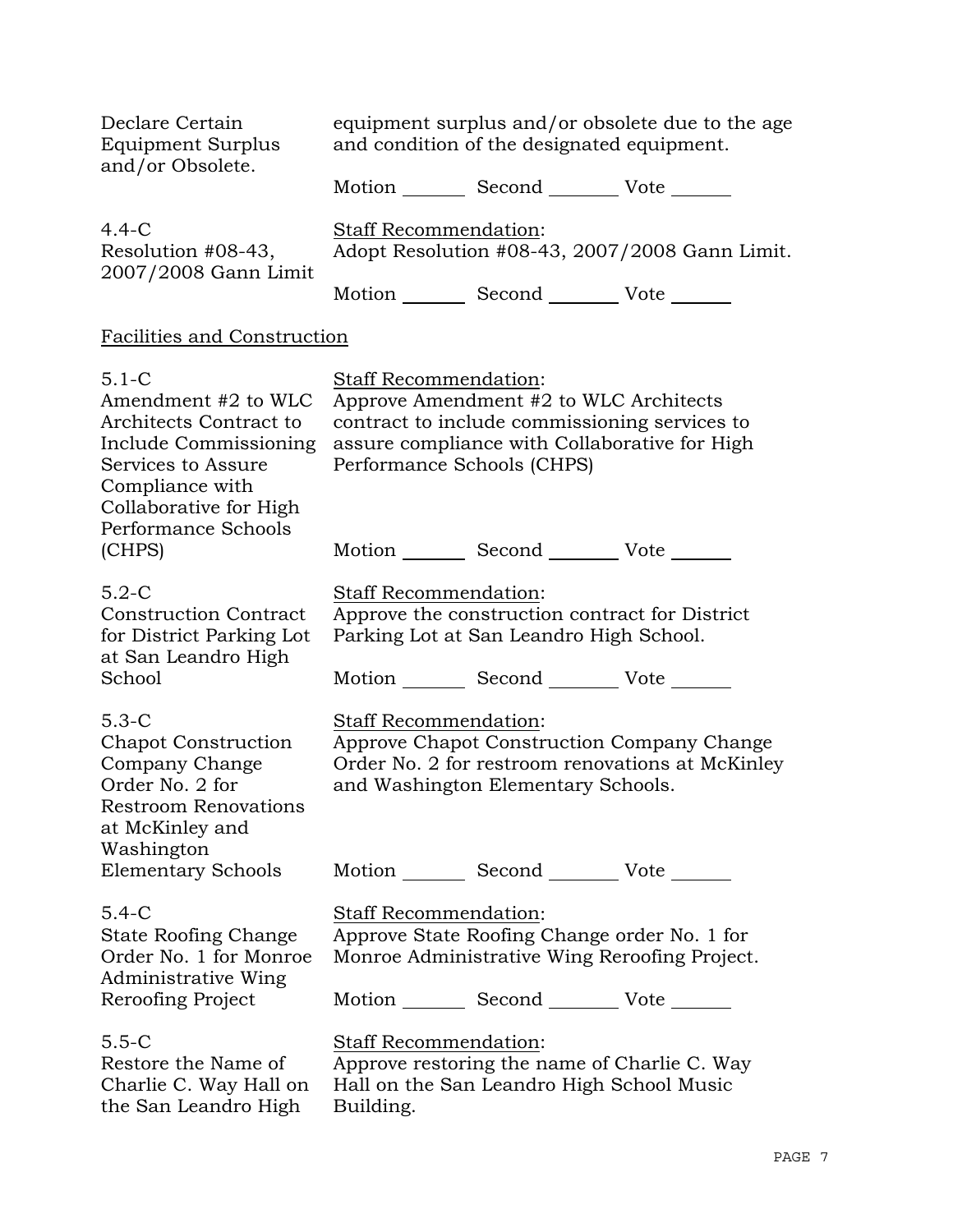School Music Building

Motion Second Vote \_\_\_\_\_\_

# **9:20 p.m. – 9:35 p.m. ACTION ITEMS**

These items are presented for action at this time. Some may have been reviewed at a previous meeting.

Business Operations

| $4.2-A$                    |                | <b>Staff Recommendation:</b> |                                              |
|----------------------------|----------------|------------------------------|----------------------------------------------|
| Resolution #08-41,         |                |                              | Adopt Resolution #08-41, Temporary Borrowing |
| <b>Temporary Borrowing</b> | between funds. |                              |                                              |
| Between Funds              |                |                              |                                              |
|                            | Motion         | Second                       | Vote                                         |

# **9:35 p.m. to 9:40 p.m. INFORMATION**

### Business, Operations and Facilities

| $4.1-I$<br>Miscellaneous Receipts | Staff Recommendation:<br>Miscellaneous receipts in the amount of<br>$$7,775,834.66$ have been deposited in the<br>Treasury of Alameda County. |
|-----------------------------------|-----------------------------------------------------------------------------------------------------------------------------------------------|
| 9:40 p.m.                         | ADDITIONAL SUGGESTIONS AND COMMENTS FROM<br><b>BOARD MEMBERS</b>                                                                              |
| <b>ANNOUNCEMENT</b>               | <b>Board of Education Meetings</b>                                                                                                            |
|                                   | Regular Meeting – October 7, 2008                                                                                                             |
|                                   | Regular Meeting - October 21, 2008                                                                                                            |
|                                   | Regular Meeting – November 4, 2008                                                                                                            |
|                                   | Regular Meeting - November 18, 2008                                                                                                           |
|                                   | Regular Meeting – December 2, 2008                                                                                                            |
|                                   | Special Meeting – December 8, 2008                                                                                                            |
|                                   | (Swearing in and Reception for New & Re-Elected Trustees)                                                                                     |
|                                   | Special Meeting – December 11, 2008                                                                                                           |
|                                   | Regular Meeting – January 8, 2009 (placeholder)                                                                                               |
|                                   | Regular Meeting – January 21, 2009 (Wednesday)                                                                                                |
|                                   | Regular Meeting – February 3, 2009                                                                                                            |
|                                   | Regular Meeting – February 18, 2009 (Wednesday)                                                                                               |
|                                   | Regular Meeting - March 3, 2009                                                                                                               |
|                                   | Regular Meeting – March 12, 2009 (placeholder)                                                                                                |